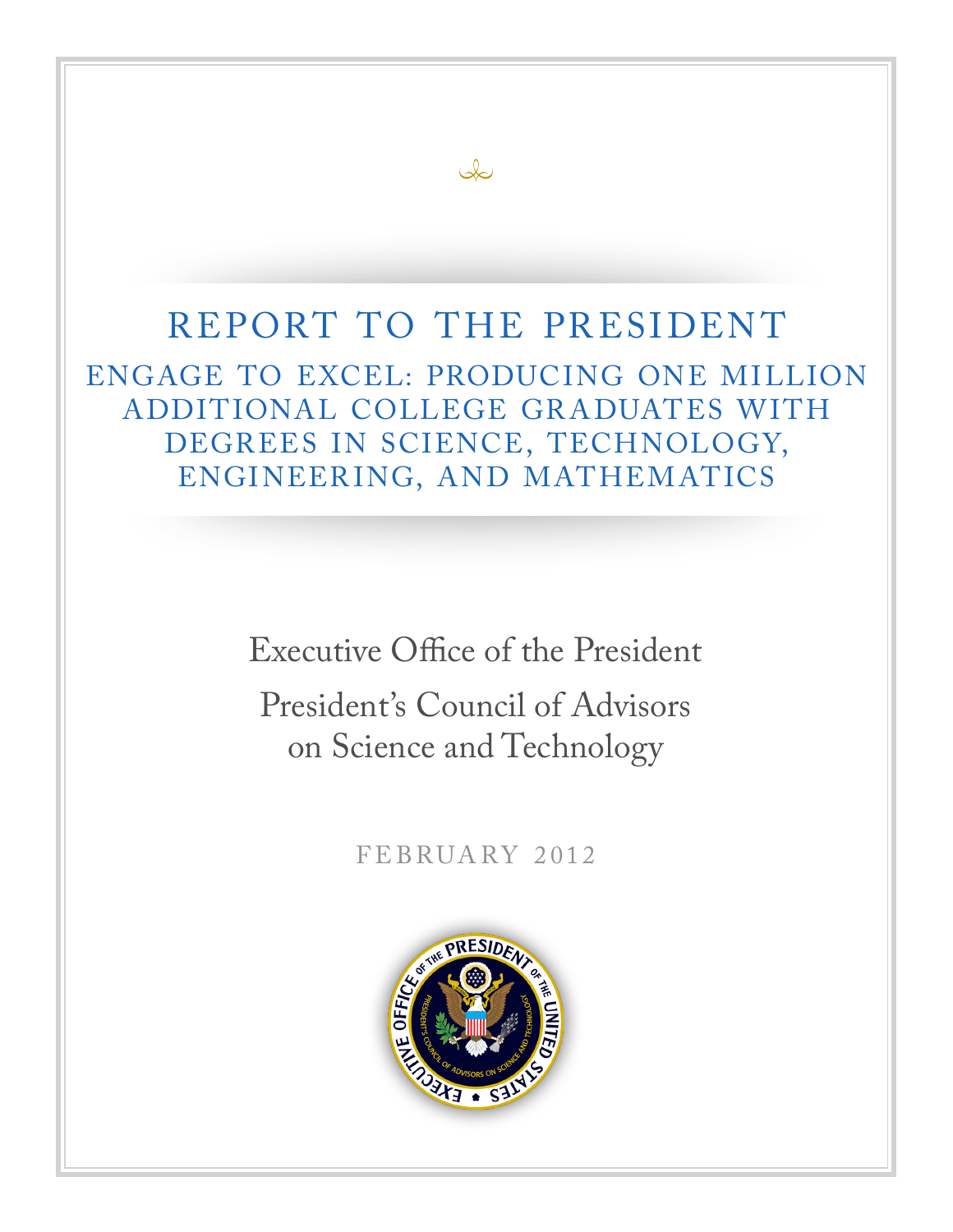

# **About the President's Council of Advisors on Science and Technology**

The President's Council of Advisors on Science and Technology (PCAST) is an advisory group of the nation's leading scientists and engineers, appointed by the President to augment the science and technology advice available to him from inside the White House and from cabinet departments and other Federal agencies. PCAST is consulted about and often makes policy recommendations concerning the full range of issues where understandings from the domains of science, technology, and innovation bear potentially on the policy choices before the President.

For more information about PCAST, see [www.whitehouse.gov/ostp/pcast](http://www.whitehouse.gov/ostp/pcast)**.**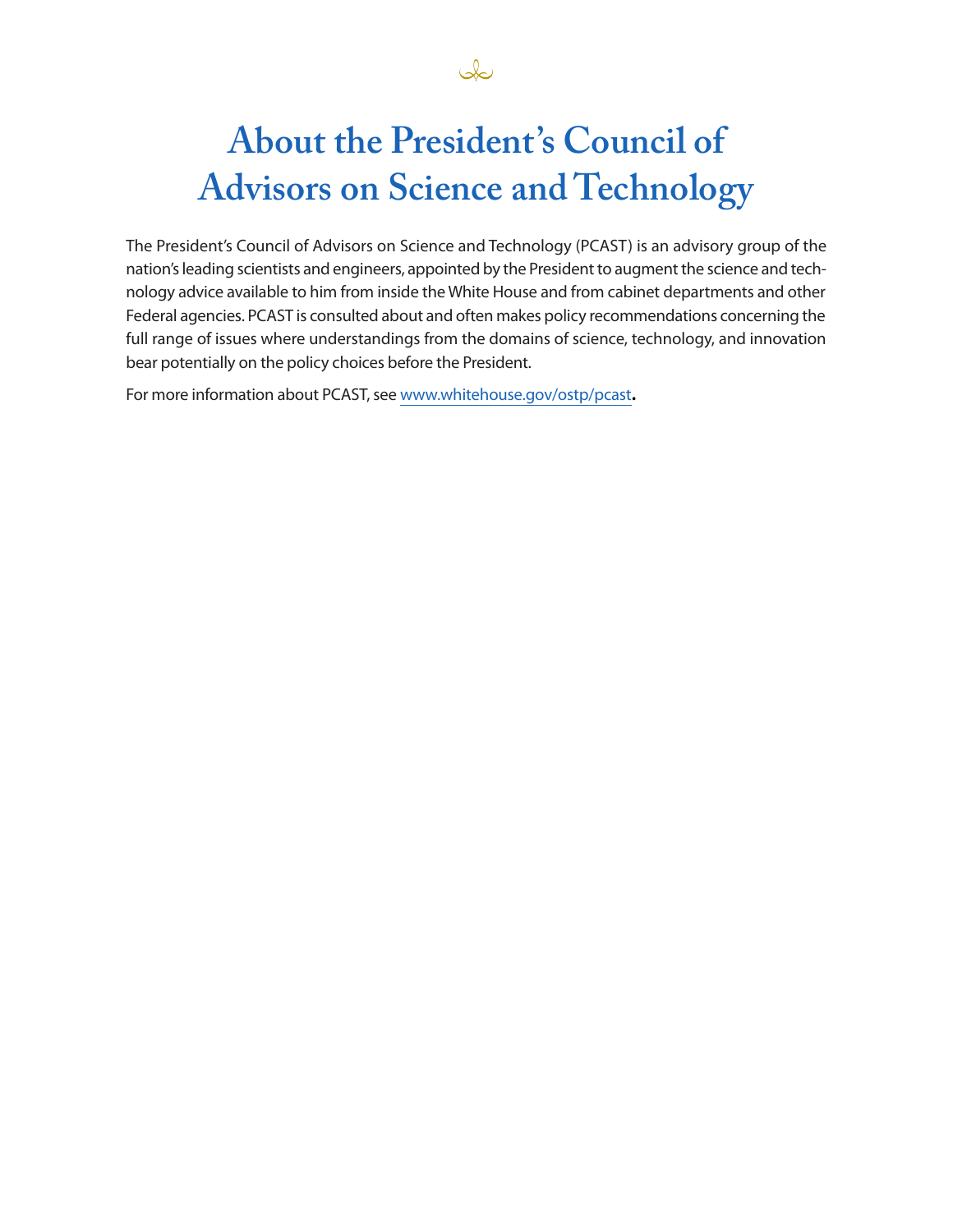

# **The President's Council of Advisors on Science and Technology**

## **Co-Chairs**

**John P. Holdren** Assistant to the President for Science and Technology Director, Office of Science and Technology Policy

#### **Eric Lander**

President Broad Institute of Harvard and MIT

## **Vice Chairs**

**William Press** Raymer Professor in Computer Science and Integrative Biology University of Texas at Austin

#### **Maxine Savitz** Vice President

National Academy of Engineering

## **Members**

**Rosina Bierbaum** Professor of Natural Resources and Environmental Policy School of Natural Resources and Environment and School of Public Health University of Michigan

#### **Christine Cassel**

President and CEO American Board of Internal Medicine

#### **Christopher Chyba**

Professor, Astrophysical Sciences and International Affairs Director, Program on Science and Global Security Princeton University

#### **S. James Gates, Jr.**

John S. Toll Professor of Physics Director, Center for String and Particle Theory University of Maryland, College Park

#### **Mark Gorenberg**

Managing Director Hummer Winblad Venture Partners **Shirley Ann Jackson** President Rensselaer Polytechnic Institute

**Richard C. Levin** President Yale University

## **Chad Mirkin**

Rathmann Professor, Chemistry, Materials Science and Engineering, Chemical and Biological Engineering and Medicine Director, International Institute for Nanotechnology Northwestern University

## **Mario Molina**

Professor, Chemistry and Biochemistry University of California, San Diego Professor, Center for Atmospheric Sciences at the Scripps Institution of Oceanography Director, Mario Molina Center for Energy and Environment, Mexico City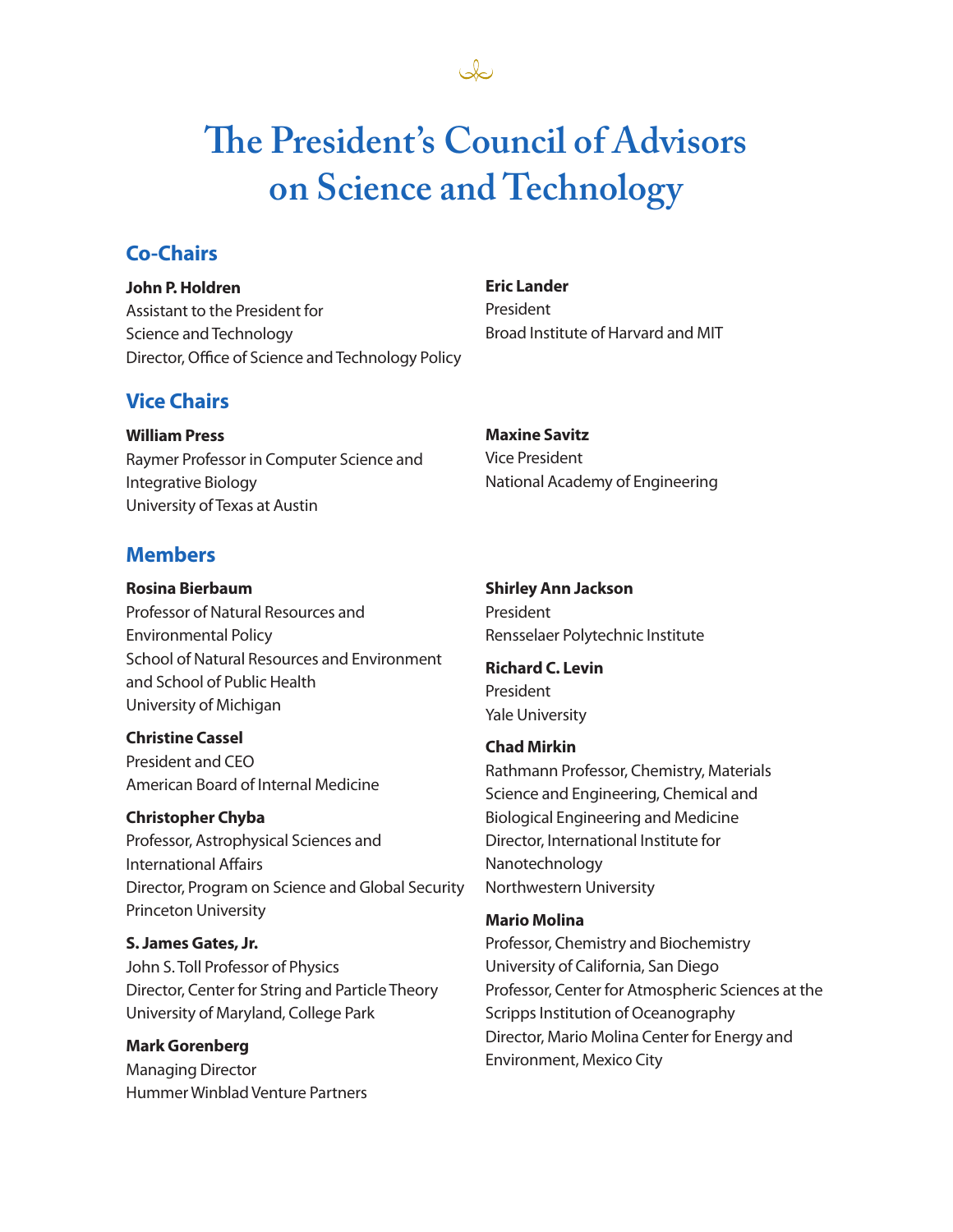**Ernest J. Moniz** Cecil and Ida Green Professor of Physics and Engineering Systems Director, MIT's Energy Initiative Massachusetts Institute of Technology

**Craig Mundie** Chief Research and Strategy Officer Microsoft Corporation

**Ed Penhoet** Director, Alta Partners Professor Emeritus, Biochemistry and Public **Health** University of California, Berkeley

**Barbara Schaal** Mary-Dell Chilton Distinguished Professor of Biology Washington University, St. Louis Vice President, National Academy of Sciences **Eric Schmidt**

Executive Chairman Google, Inc.

**Daniel Schrag** Sturgis Hooper Professor of Geology Professor, Environmental Science and Engineering Director, Harvard University Center for the Environment Harvard University

**David E. Shaw** Chief Scientist, D.E. Shaw Research Senior Research Fellow, Center for Computational Biology and Bioinformatics Columbia University

**Ahmed Zewail** Linus Pauling Professor of Chemistry and Physics Director, Physical Biology Center California Institute of Technology

## **Staff**

**Deborah Stine** Executive Director

**Danielle Evers** AAAS Science and Technology Policy Fellow **Amber Hartman Scholz** Assistant Executive Director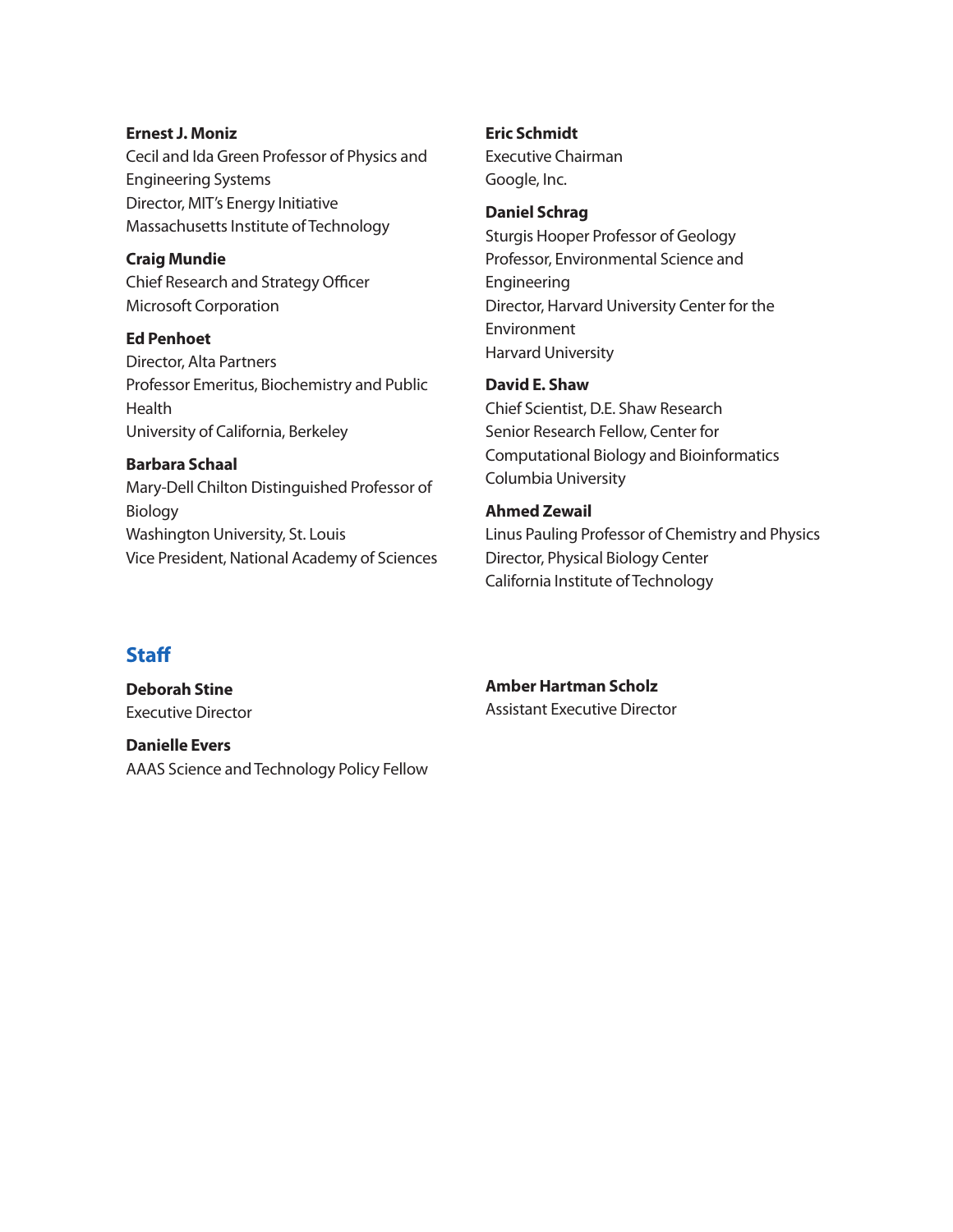## EXECUTIVE OFFICE OF THE PRESIDENT PRESIDENT'S COUNCIL OF ADVISORS ON SCIENCE AND TECHNOLOGY WASHINGTON, D.C. 20502

President Barack Obama The White House Washington, D.C. 20502

#### Dear Mr. President,

We are pleased to present you with this report, *Engage to Excel: Producing One Million Additional College Graduates with Degrees in Science, Technology, Engineering, and Mathematics*, prepared for you by the President's Council of Advisors on Science and Technology (PCAST). This report provides a strategy for improving STEM education during the first two years of college that we believe is responsive to both the challenges and the opportunities that this crucial stage in the STEM education pathway presents.

In preparing this report, PCAST assembled a Working Group of experts in postsecondary STEM teaching, learning-science research, curriculum development, higher-education administration, faculty training, educational technology, and successful interaction between industry and higher education. The report was strengthened by input from additional experts in postsecondary STEM education, STEM practitioners, professional societies, private companies, educators, and Federal education officials.

PCAST found that economic forecasts point to a need for producing, over the next decade, approximately 1 million more college graduates in STEM fields than expected under current assumptions. Fewer than 40% of students who enter college intending to major in a STEM field complete a STEM degree. Merely increasing the retention of STEM majors from 40% to 50% would generate three-quarters of the targeted 1 million additional STEM degrees over the next decade.

PCAST identified five overarching recommendations that it believes can achieve this goal: (1) catalyze widespread adoption of empirically validated teaching practices; (2) advocate and provide support for replacing standard laboratory courses with discovery-based research courses; (3) launch a national experiment in postsecondary mathematics education to address the mathematics-preparation gap; (4) encourage partnerships among stakeholders to diversify pathways to STEM careers; and (5) create a Presidential Council on STEM Education with leadership from the academic and business communities to provide strategic leadership for transformative and sustainable change in STEM undergraduate education.

Implementing these recommendations will help you achieve one of the key STEM goals you stated in your address to the National Academy of Sciences in April 2009: "American students will move from the middle to the top of the pack in science and math over the next decade. For we know that the nation that out-educates us today—will out-compete us tomorrow." The members of PCAST are grateful for the opportunity to provide our input on an issue of such critical importance to the Nation's future.

Sincerely,

Jam P. Holder

 John P. Holdren PCAST Co-Chair

Eric Lander PCAST Co-Chair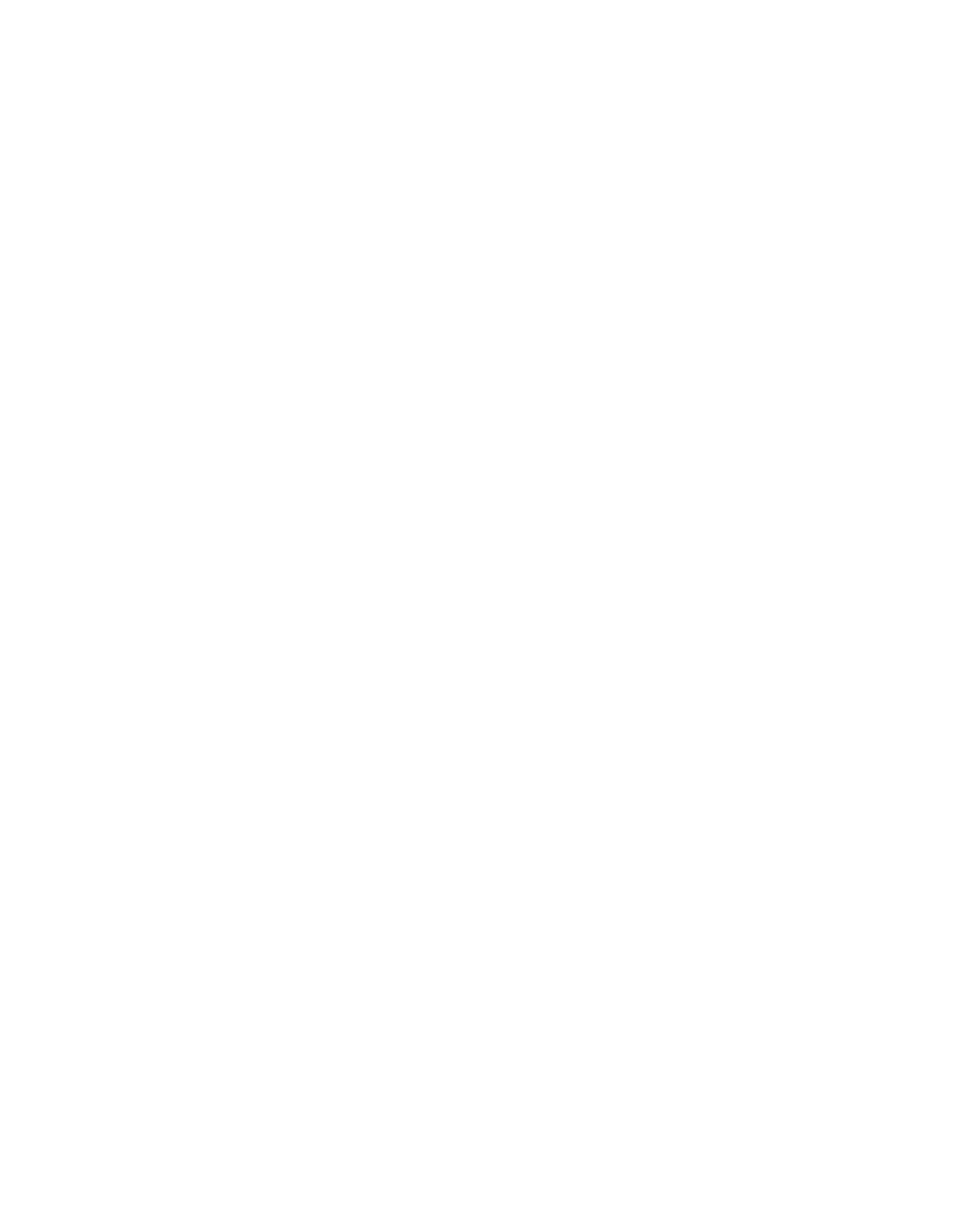## **Engage to Excel: Producing One Million Additional College Graduates with Degrees in Science, Technology, Engineering, and Mathematics**

## **Executive Report**

Economic projections point to a need for approximately 1 million more STEM professionals than the U.S. will produce at the current rate over the next decade if the country is to retain its historical preeminence in science and technology. To meet this goal, the United States will need to increase the number of students who receive undergraduate STEM degrees by about 34% annually over current rates.

Currently the United States graduates about 300,000 bachelor and associate degrees in STEM fields annually. Fewer than 40% of students who enter college intending to major in a STEM field complete a STEM degree. Increasing the retention of STEM majors from 40% to 50% would, alone, generate threequarters of the targeted 1 million additional STEM degrees over the next decade. Many of those who abandon STEM majors perform well in their introductory courses and would make valuable additions to the STEM workforce. Retaining more students in STEM majors is the lowest-cost, fastest policy option to providing the STEM professionals that the nation needs for economic and societal well-being, and will not require expanding the number or size of introductory courses, which are constrained by space and resources at many colleges and universities.

The reasons students give for abandoning STEM majors point to the retention strategies that are needed. For example, high-performing students frequently cite uninspiring introductory courses as a factor in their choice to switch majors. And low-performing students with a high interest and aptitude in STEM careers often have difficulty with the math required in introductory STEM courses with little help provided by their universities. Moreover, many students, and particularly members of groups underrepresented in STEM fields, cite an unwelcoming atmosphere from faculty in STEM courses as a reason for their departure.

Better teaching methods are needed by university faculty to make courses more inspiring, provide more help to students facing mathematical challenges, and to create an atmosphere of a community of STEM learners. Traditional teaching methods have trained many STEM professionals, including most of the current STEM workforce. But a large and growing body of research indicates that STEM education can be substantially improved through a diversification of teaching methods. These data show that evidence-based teaching methods are more effective in reaching all students—especially the "underrepresented majority"—the women and members of minority groups who now constitute approximately 70% of college students while being underrepresented among students who receive undergraduate STEM degrees (approximately 45%). This underrepresented majority is a large potential source of STEM professionals.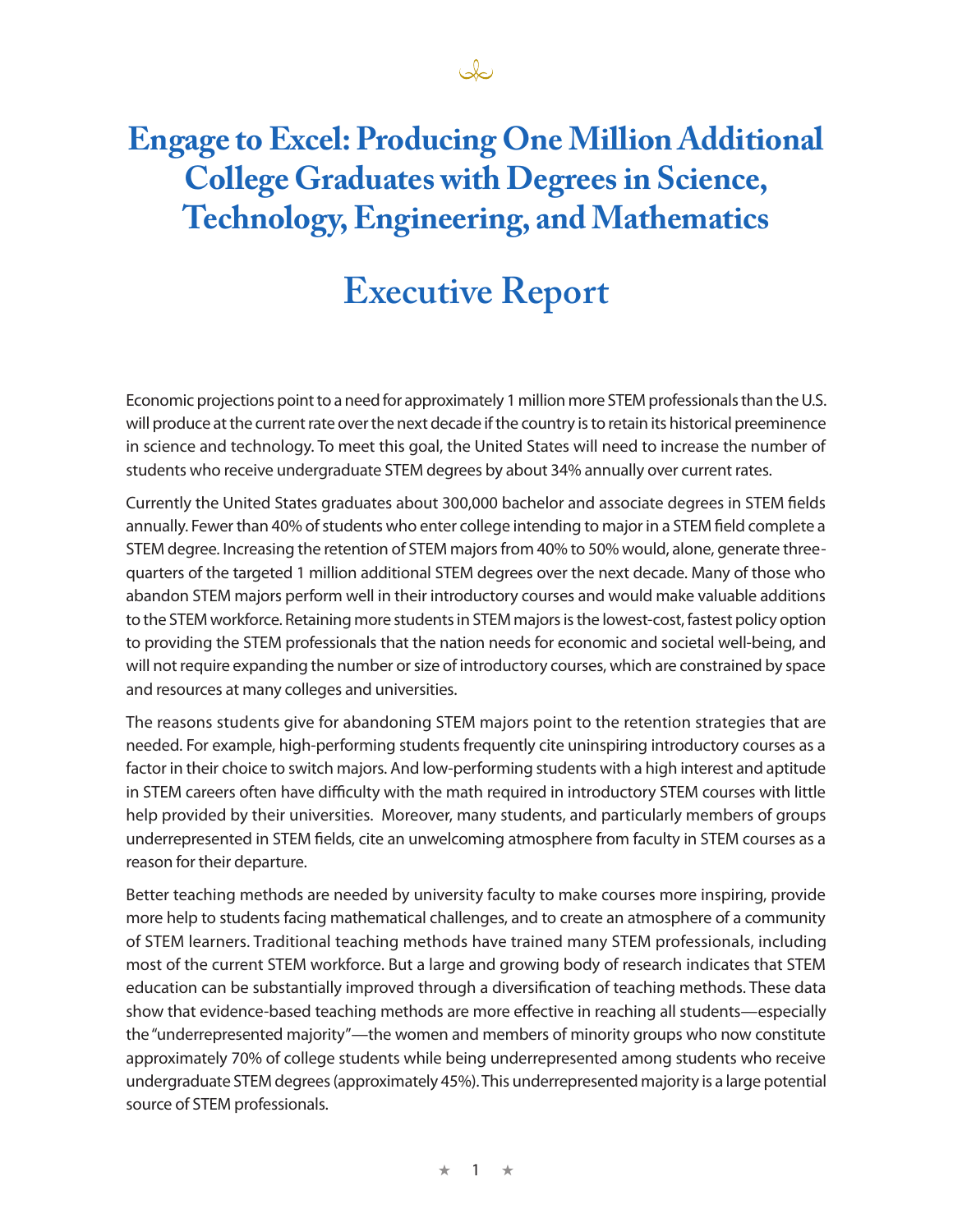## **The Need for an Improved STEM Student Recruitment and Retention Strategy for the First Two Years of Postsecondary Education**

The first two years of college are the most critical to the retention and recruitment of STEM majors. These two years are also a shared feature of all types of 2- and 4-year colleges and universities—community colleges, comprehensive universities, liberal arts colleges, research universities, and minority-serving institutions. In addition, STEM courses during the first two years of college have an enormous effect on the knowledge, skills, and attitudes of future K-12 teachers. For these reasons, this report focuses on actions that will influence the quality of STEM education in the first two years of college.

Based on extensive research about students' choices, learning processes, and preparation, three imperatives underpin this report:

- Improve the first two years of STEM education in college.
- Provide all students with the tools to excel.
- Diversify pathways to STEM degrees.

Our recommendations, described below, detail how to convert these imperatives into action.

The title of this report, "Engage to Excel," applies to students, faculty, and leaders in academia, industry, and government. Students must be engaged to excel in STEM fields. To excel as teachers, faculty must engage in methods of teaching grounded in research about why students excel and persist in college. Moreover, success depends on the engagement by great leadership. Leaders, including the President of the United States; college, university and business leadership; and others, must encourage and support the creation of well-aligned incentives for transforming and sustaining STEM learning. They also must encourage and support the establishment of broad-based reliable metrics to measure outcomes in an ongoing cycle of improvement.

Transforming STEM education in U.S. colleges and universities is a daunting challenge. The key barriers involve faculty awareness and performance, reward and incentive systems, and traditions in higher education. The recommendations in this report address the most significant barriers and use both tangible resources and persuasion to inspire and catalyze change. Attacking the issue from numerous angles and with various tools is aimed at reaching a point at which the movement will take on a momentum of its own and produce sweeping change that is sustainable without further Federal intervention.

## **Recommendations**

**The President's Council of Advisors on Science and Technology (PCAST) proposes five overarching recommendations to transform undergraduate STEM education during the transition from high school to college and during the first two years of undergraduate STEM education:**

- **1. Catalyze widespread adoption of empirically validated teaching practices.**
- **2. Advocate and provide support for replacing standard laboratory courses with discoverybased research courses.**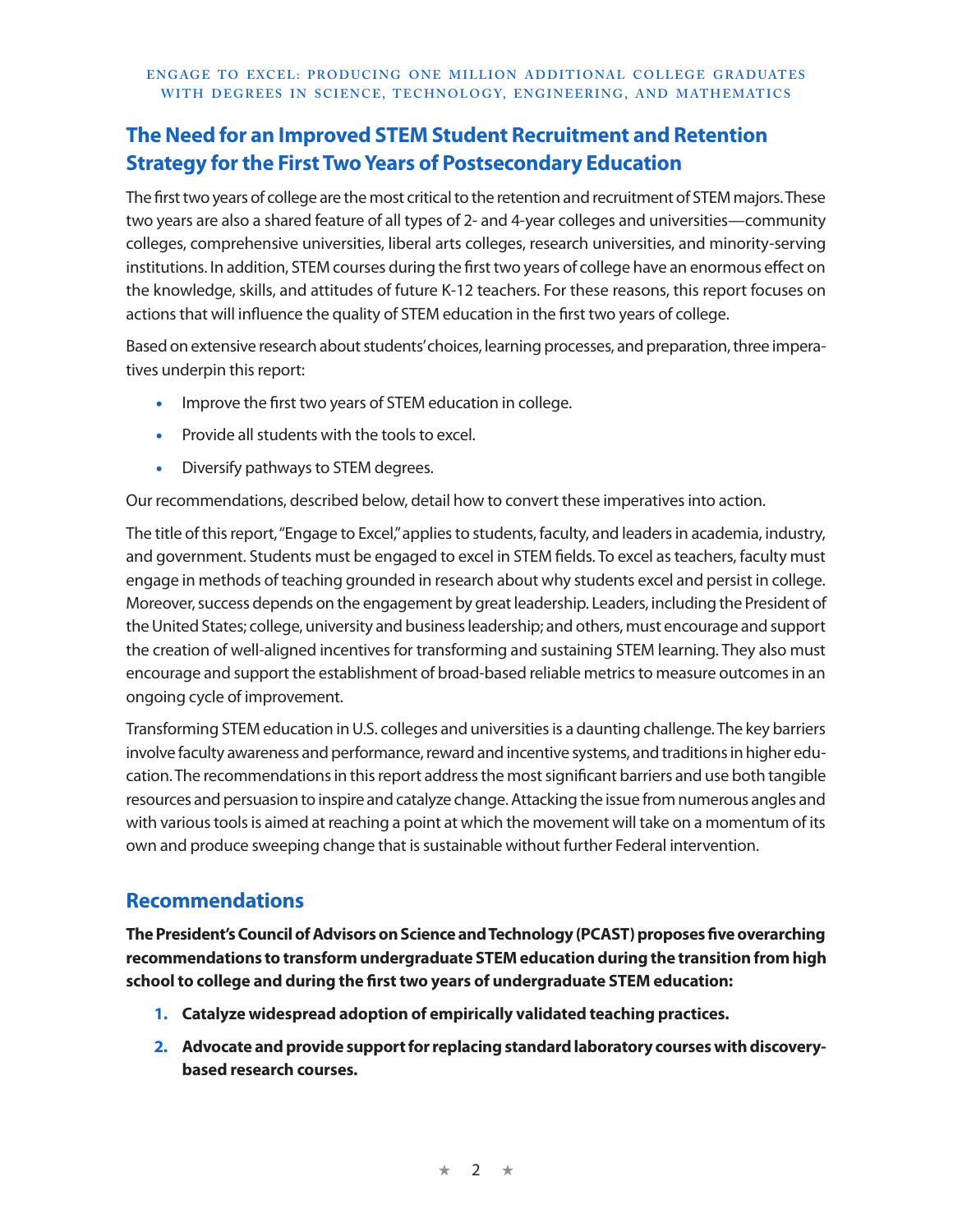- **3. Launch a national experiment in postsecondary mathematics education to address the math preparation gap.**
- **4. Encourage partnerships among stakeholders to diversify pathways to STEM careers.**
- **5. Create a Presidential Council on STEM Education with leadership from the academic and business communities to provide strategic leadership for transformative and sustainable change in STEM undergraduate education.**

Each of these recommendations will be explained in more detail below.

#### **Recommendation 1.**

#### *Catalyze widespread adoption of empirically validated teaching practices.*

Learning theory, empirical evidence about how people learn, and assessment of outcomes in STEM classrooms all point to a need to improve teaching methods to enhance learning and student persistence. Classroom approaches that engage students in "active learning" improve retention of information and critical thinking skills, compared with a sole reliance on lecturing, and increase persistence of students in STEM majors. STEM faculty need to adopt teaching methods supported by evidence derived from experimental learning research as well as from learning assessment in STEM courses. Evidence-based teaching methods have proven effective with a wide range of class sizes and increase learning outcomes even as enhancements of traditional lectures.

A significant barrier to broad implementation of evidence-based teaching approaches is that most faculty lack experience using these methods and are unfamiliar with the vast body of research indicating their impact on learning. The Federal Government could have a major impact by providing substantial support for programs that provide training for current and future faculty in evidence-based teaching methods and provide materials to support the application of such methods. Established programs run by the National Academies and the American Association of Physics Teachers/American Physical Society/American Astronomical Society have trained many faculty, and evaluations of these programs have demonstrated that they change the participants' teaching methods and have positive effects on student achievement and engagement. These programs provide successful models for replication and expansion.

Although evidence-based teaching methods do not necessarily require more resources than traditional lectures, the transition requires time and effort that can be costly for colleges and universities. Given the Federal Government's interest in maintaining a strong STEM workforce, Federal support, in partnership with private and academic institutional investment, will be needed to initiate these changes, after which they can be sustained over the long term without external assistance.

Ongoing change toward the goal described here requires the ability to measure progress. Metrics for excellence in undergraduate STEM education would provide tools for institutions, departments, funding agencies, external evaluators, accreditation agencies, students choosing where to study STEM subjects, and those designing innovative programs. Flexible criteria are needed to account for the wide range of institutions and disciplines that will use these tools to direct change.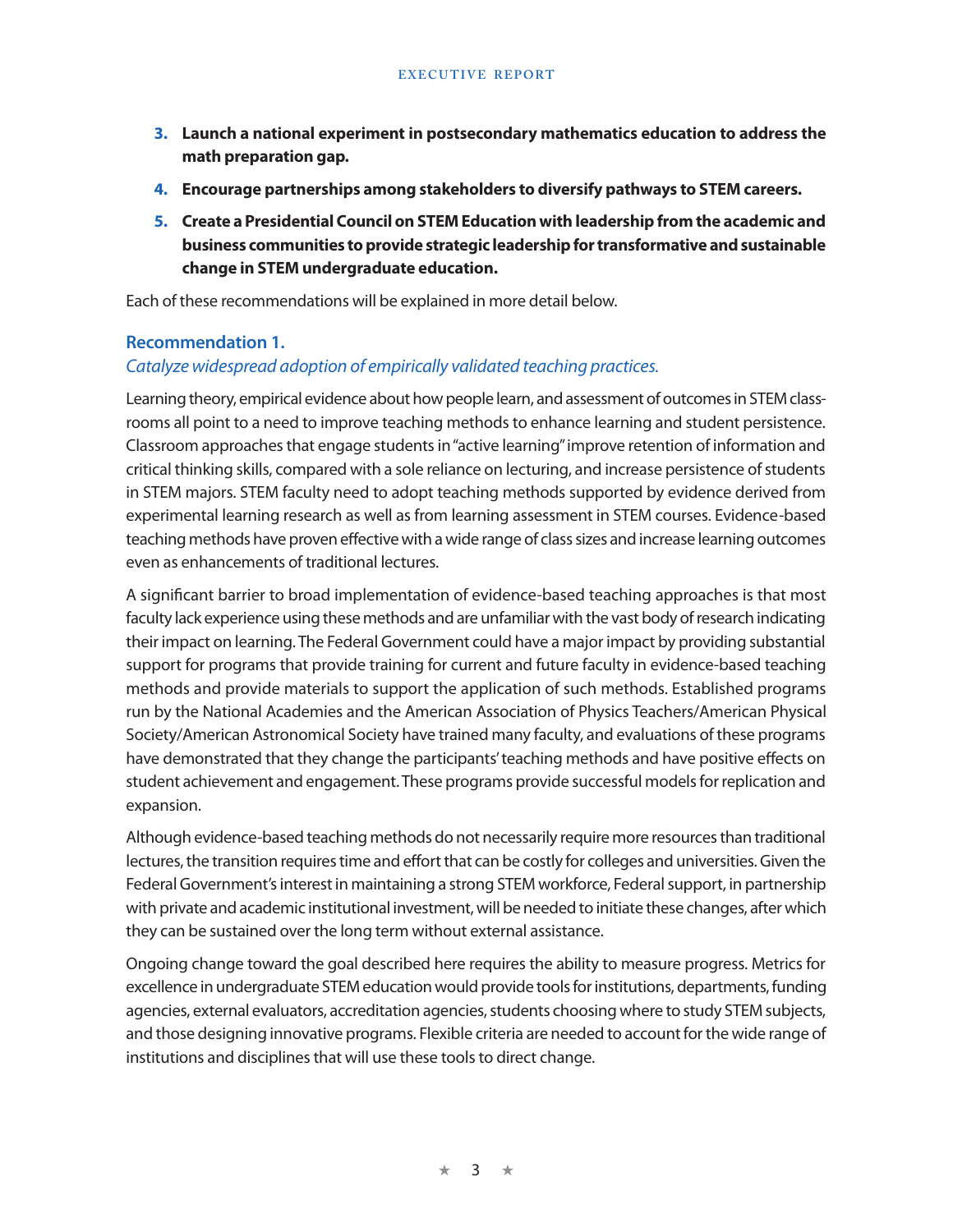#### **Actions to achieve Recommendation 1.**

**1-1 Establish discipline-focused programs funded by Federal research agencies, academic institutions, disciplinary societies, and foundations to train current and future faculty in evidence-based teaching practices.**

Successful programs should be expanded to reach 10% to 20% of the nation's 230,000 STEM faculty over the next five years. The expansion should make training available to faculty from diverse backgrounds to provide role models for all students and from all disciplines and types of institutions. Based on data from existing teaching training programs, it is reasonable to expect trained faculty to influence the teaching of 10 colleagues, making it possible to reach a substantial proportion of the STEM faculty through programs targeted at a subset of faculty. Moreover, approximately 10% of the STEM faculty teach the introductory courses to first- and second-year college students. Therefore, the goal of reaching 10% to 20% of the STEM faculty directly could result in training most of those who teach in the first two years of college.

A total of \$10-15 million per year over 5 years will be required for the training of 23,000 to 46,000 STEM faculty. Funds for this training should be derived from a combination of Federal programs academic institutions, disciplinary societies, and foundations. To train future faculty, Federal research agencies should require all graduate students and postdoctoral fellows supported by federal training grants to receive instruction in modern teaching methods. A combination of training grant and institutional funds should be dedicated to this training effort.

#### **1-2 Create a "STEM Institutional Transformation Awards" competitive grants program at NSF.**

A competitive grants program should be designed to provide incentives for and facilitate teaching innovations at 2- and 4-year institutions. Grants should support model programs and electronic dissemination of successful practices. The grants program should have funding of \$20 million per year, to support approximately 100 multi-year projects with average total support of \$1 million over a 5-year period. Funding could come from enactment of NSF's proposed Widening Implementation and Demonstration of Evidence-Based Reforms (WIDER) program at the Presidents' Fiscal Year 2012 requested level of \$20 million annually.

#### **1-3 Request that the National Academies develop metrics to evaluate STEM education.**

To evaluate progress toward the goals presented in this report, campuses, funders, students, and accreditation agencies need a meaningful set of criteria by which to measure excellence in STEM education. NSF and the U.S. Department of Education should request The National Academies to lead an effort to develop metrics supported by empirical evidence that encourage and assess faculty practices and student learning.

#### **Recommendation 2.**

## *Advocate and provide support for replacing standard laboratory courses with discovery-based research courses.*

Traditional introductory laboratory courses generally do not capture the creativity of STEM disciplines. They often involve repeating classical experiments to reproduce known results, rather than engaging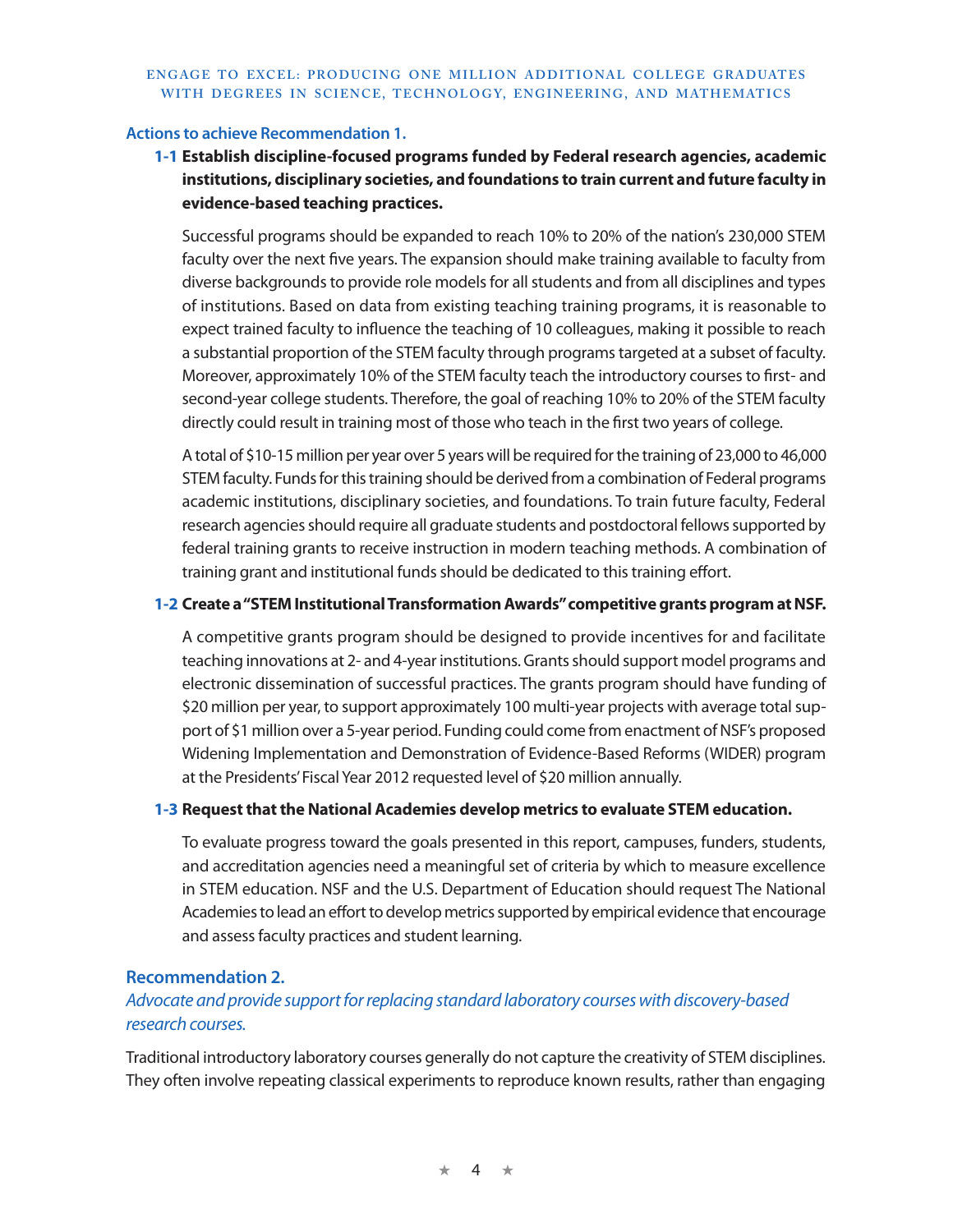#### **Executive Report**

students in experiments with the possibility of true discovery. Students may infer from such courses that STEM fields involve repeating what is known to have worked in the past rather than exploring the unknown. Engineering curricula in the first two years have long made use of design courses that engage student creativity. Recently, research courses in STEM subjects have been implemented at diverse institutions, including universities with large introductory course enrollments. These courses make individual ownership of projects and discovery feasible in a classroom setting, engaging students in authentic STEM experiences and enhancing learning and, therefore, they provide models for what should be more widely implemented.

#### **Actions to achieve Recommendation 2.**

## **2-1 Expand the use of scientific research and engineering design courses in the first two years through an NSF program.**

The National Science Foundation should provide initial funding to replicate and scale-up model research or design courses, possibly through the existing Transforming Undergraduate Education in STEM (TUES) program or the Science, Technology, Engineering, and Mathematics Talent Expansion Program (STEP). On the order of 30% of the existing programs across STEM disciplines could be focused on funding implemention of research courses at postsecondary academic institutions at an annual cost of approximately \$12.5 million dollars (based on Fiscal Year 2010 funding levels). Based on the range of funding for Type 3 TUES grants and Type 1 STEP grants, about 10 proposals per year at an average level of \$1.2 million could be awarded, in order to impact 100 campuses over the next 10 years.

Colleges and universities should seek to match NSF funding with private and philanthropic sources. Research courses should be an encouraged element of STEM Institutional Transformation Awards. Because research courses will replace expensive introductory laboratory courses, they should not require ongoing external support once the transition is accomplished.

## **2-2 Expand opportunities for student research and design in faculty research laboratories by reducing restrictions on Federal research funds and redefining a Department of Education program.**

Independent research on faculty projects is a direct way for students to experience real discovery and innovation and to be inspired by STEM subjects. All relevant Federal agencies should examine their programs which support undergraduate research and where there exists prohibitions, either in policy or practice, which would interfere with the recommendations of this report to support early engagement of students in research, these should be changed. Federal agencies should encourage projects that establish collaborations between research universities and community colleges or other institutions that do not have research programs. Cross-institutional research opportunities could be funded through redefinition of the Department of Education's \$1 billion Carl D. Perkins Career and Technical Education program and by sharpening the focus of Federal investments in minority institutions.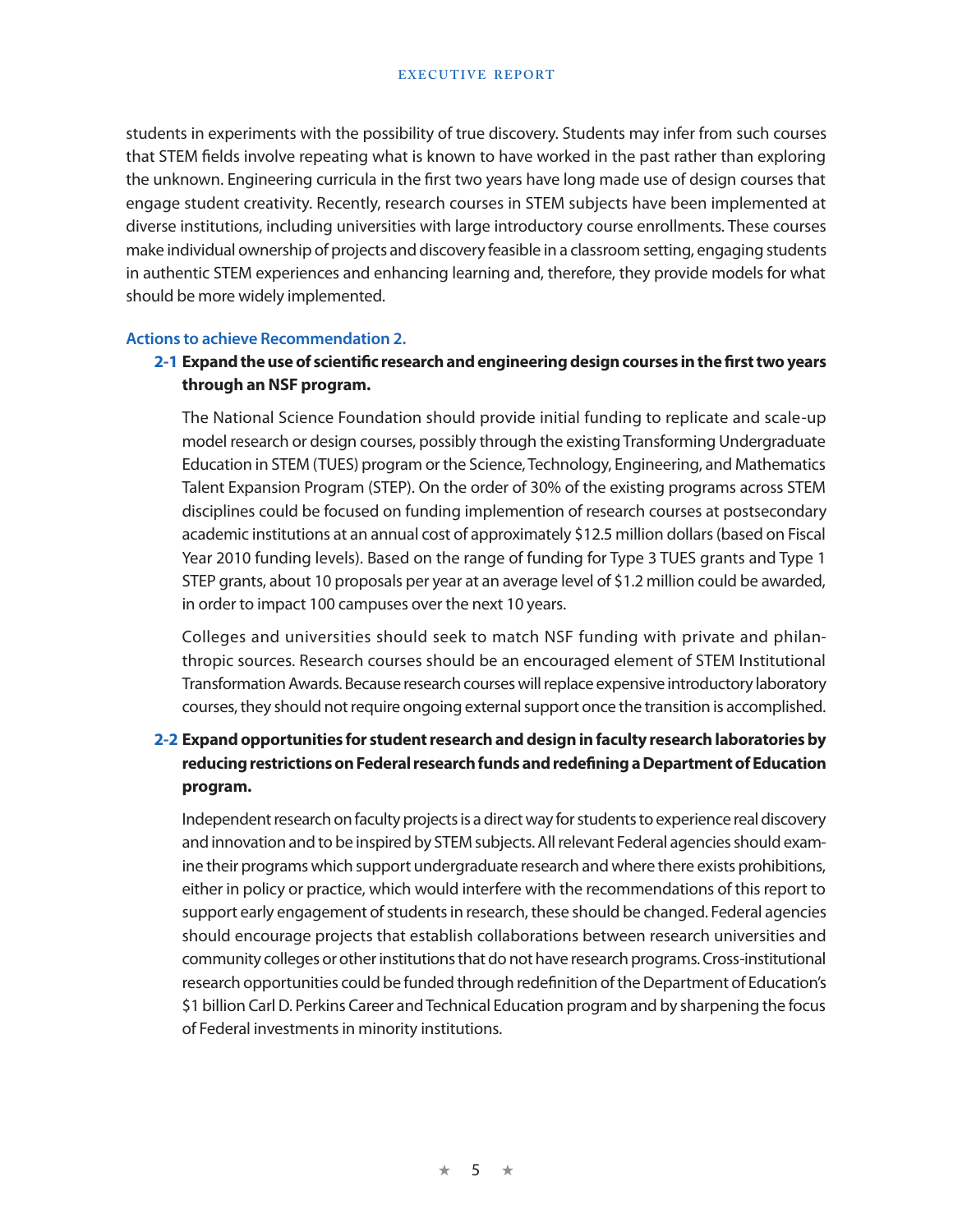#### **ENGAGE TO EXCEL: PRODUCING ONE MILLION ADDITIONAL COLLEGE GRADUATES WITH DEGREES IN SCIENCE, TECHNOLOGY, ENGINEERING, AND MATHEMATICS**

#### **Recommendation 3.**

## *Launch a national experiment in postsecondary mathematics education to address the mathematics-preparation gap.*

College-level skills in mathematics and, increasingly, computation are a gateway to other STEM fields. Today many students entering college lack these skills and need to learn them if they are to pursue STEM majors. In addition, employers in the private sector, government, and military frequently cite that they cannot find enough employees with needed levels of mathematics skills. This lack of preparation imposes a large burden on higher education and employers. Higher education alone spends at least \$2 billion per year on developmental education to compensate for deficiencies. Also, introductory mathematics courses often leave students with the impression that all STEM fields are dull and unimaginative, which has particularly harmful effects for students who later become K-12 teachers. Reducing or eliminating the mathematics-preparation gap is one of the most urgent challenges—and promising opportunities—in preparing the workforce of the 21st century.

Closing this gap will require coordinated action on many fronts starting in the earliest grades. PCAST's earlier report on K-12 STEM education, *Prepare and Inspire: K-12 Education in Science, Technology, Engineering, and Math (STEM) for America's Future*, contains several recommendations that involve colleges and universities in this effort. In particular, it calls for the Federal Government to establish the objective of recruiting, preparing, and providing induction support for at least 100,000 new STEM middle and high school teachers who have majors in STEM fields and strong content-specific pedagogical preparation. This Administration has embraced this goal, and production of 1 million additional STEM graduates over the next decade could contribute substantially to meeting it.

The Federal Government has a critical role in supporting the development of a knowledge base to close the mathematics-preparation gap. For example, research into the best ways to teach math to older students so they can pursue STEM subjects in the first two years of college is badly needed. Some developmental mathematics courses have demonstrated effectiveness in increasing math proficiency among those not ready for college-level math and even in encouraging students intending to major in STEM subjects to persist to graduation and a STEM degree. Mathematics education research should explore the attributes of these successful classes and ways to disseminate best practices.

In the *Prepare and Inspire* report, PCAST also called for the creation of a mission-driven, Advanced Research Projects Agency for Education (ARPA-Ed) that would propel and support (1) the development of innovative technologies and technology platforms for learning, teaching, and assessment across all subjects and ages, and (2) the development of effective, integrated, whole-course materials for STEM education. Many of these advances would benefit not only K-12 education but also the developmental courses that many students need to pursue STEM fields during the first two years of college.

#### **Actions to achieve Recommendation 3.**

#### **3-1 Support a national experiment in mathematics undergraduate education at NSF, the Department of Labor, and the Department of Education.**

The National Science Foundation and the Departments of Labor and Education should support a multi-campus 5-year initiative aimed at developing new approaches to remove or reduce the mathematics bottleneck that is currently keeping many students from pursuing STEM majors.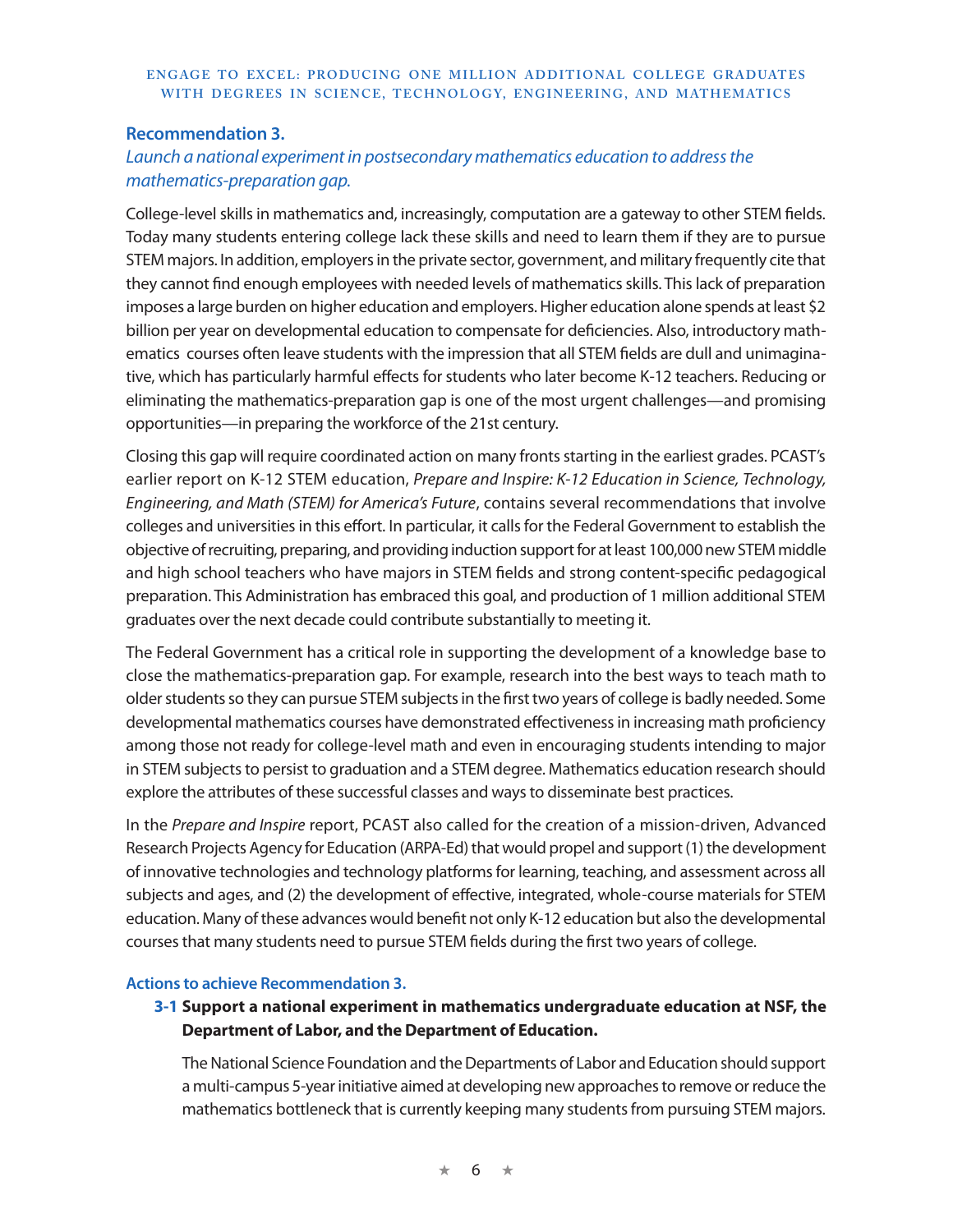#### **Executive Report**

This national experiment should fund a variety of approaches, including (1) summer and other bridge programs for high school students entering college; (2) remedial courses for students in college, including approaches that rely on computer technology; (3) college mathematics teaching and curricula developed and taught by faculty from mathematics-intensive disciplines other than mathematics, including physics, engineering, and computer science; and (4) a new pipeline for producing K-12 mathematics teachers from undergraduate and graduate programs in mathematics-intensive fields other than mathematics. Diverse institutions should be included in the experiment to assess the impact of the intervention on various types of students and schools. Outcome evaluations should be designed as a collective effort by the participating campuses and funding agencies.

Approximately 200 experiments at an average level of \$500,000 should be funded at institutions across the county, at an annual cost of \$20 million per year for 5 years. As mathematics preparation issues vary across the postsecondary spectrum, a variety of sources will be needed to fund experiments at diverse institution types. Funds for these experiments could be derived from a combination of the Department of Education's proposed First in the World Initiative, possibly the Department of Labor's Career Pathways Innovation Fund or Trade Adjustment Assistance Community College and Career Training initiative, and a strategic focus on mathematics of NSF's Transforming Undergraduate Education in STEM (TUES) program or Science, Technology, Engineering, and Mathematics Talent Expansion Program (STEP) for the next 5 years.

#### **Recommendation 4.**

#### *Encourage partnerships among stakeholders to diversify pathways to STEM careers.*

To take advantage of the breadth of available talent, non-traditional students should receive special attention. Adult and working students and those from backgrounds atypical of traditional STEM students may need alternative pathways to be successful in STEM disciplines. The concept of a "pipeline" to STEM competency and accomplishment needs to be superseded by the image of multiple pathways to these goals. All colleges and universities, including 2- and 4-year institutions, need better connections among themselves and with other institutions to provide more entry points and pathways to STEM degrees.

#### **Actions to achieve Recommendation 4.**

Establishing and supporting pathways will require a coordinated effort among diverse institutions. The Federal Government can lead this effort and encourage the necessary partnerships through strategic planning, reallocation of funds, and leadership.

#### **4-1 Sponsor at the Department of Education summer STEM learning programs for high school students.**

The Department of Education should roll-out the summer learning programs authorized in the 2007 America Competes Act (in an amendment introduced by then-Senator Obama) to provide mathematics instruction and hands-on STEM experiences for rising high school juniors and seniors. The programs should be funded by partnerships among the Federal Government, states, local entities, and private industry. Based on the size of National Science Foundation's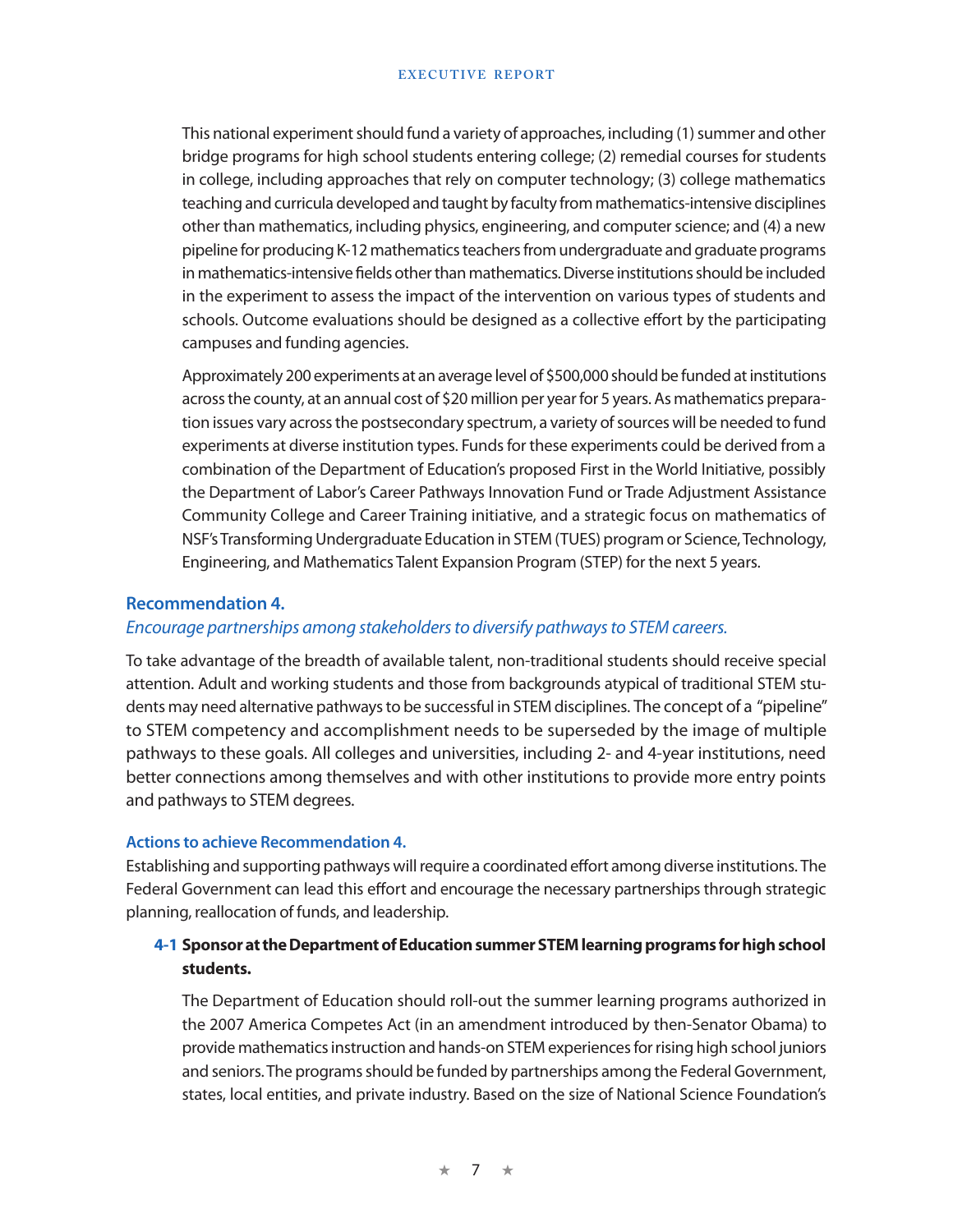#### **ENGAGE TO EXCEL: PRODUCING ONE MILLION ADDITIONAL COLLEGE GRADUATES WITH DEGREES IN SCIENCE, TECHNOLOGY, ENGINEERING, AND MATHEMATICS**

former Young Scholars Program for summer institutes, we recommend an investment of \$10 million to fund approximately 100 projects reaching on the order of 5000 students, annually, with significant cost sharing with academic institutions and private investors.

#### **4-2 Encourage pathways from 2- to 4-year institutions through an NSF program and expanded definition of a Department of Labor Program.**

The mission of the Department of Labor's Trade Adjustment Assistance Community College and Career Training initiative should be expanded beyond development of important partnerships between community and technical colleges and employers in the private sector to encourage scientific research and engineering design exchanges across two- and four-year institutions. Alternatively, these activities could be funded through a strategic focus of the Department of Labor's Career Pathways Innovation Fund on research partnerships. NSF's Advancing Technical Education program could also be focused on cross institutional collaborations. The bridges described here should provide authentic STEM experiences for community college students on the four-year campus and allow students to develop relations with faculty and the college or university community to ease the potential transition from a 2- to 4-year institution or to provide advanced experiences for students who do not pursue a four year degree.

#### **4-3 Establish public-private partnerships to support successful STEM programs.**

To enhance students' STEM readiness, the Federal Government should engage private industry and foundations to support successful programs that create bridges between high schools and colleges and between 2- and 4-year institutions and ensure that programs incorporate learning standards and content consistent with industry-recognized skills.

## **4-4 Improve data provided by the Department of Education and the Bureau of Labor Statistics to STEM students, parents, and the greater community on STEM disciplines and the labor market.**

To promote pathways to STEM careers for non-traditional students, the Federal Government should provide current and comprehensive data on STEM jobs. Today, public and private employers of STEM professionals lack data about the skills, choices, and availability of STEM workers. To produce needed information, the 1988 cohort and the *High School and Beyond* cohort should be resurveyed; the Department of Education should devote more resources to tracking students from high school into their careers; and the Bureau of Labor Statistics should redefine employment categories to include in "STEM" the breadth of jobs that require STEM skills, such as medical careers and advanced manufacturing professions.

#### **Recommendation 5.**

## *Create a Presidential Council on STEM Education with leadership from the academic and business communities to provide strategic leadership for transformative and sustainable change in STEM undergraduate education.*

The leadership of higher education and STEM-enabled businesses needs to be inspired to generate sweeping changes in higher education to produce the workforce America needs. Toward this end, we recommend that the President, via Executive Order, form a Presidential Council on STEM Education to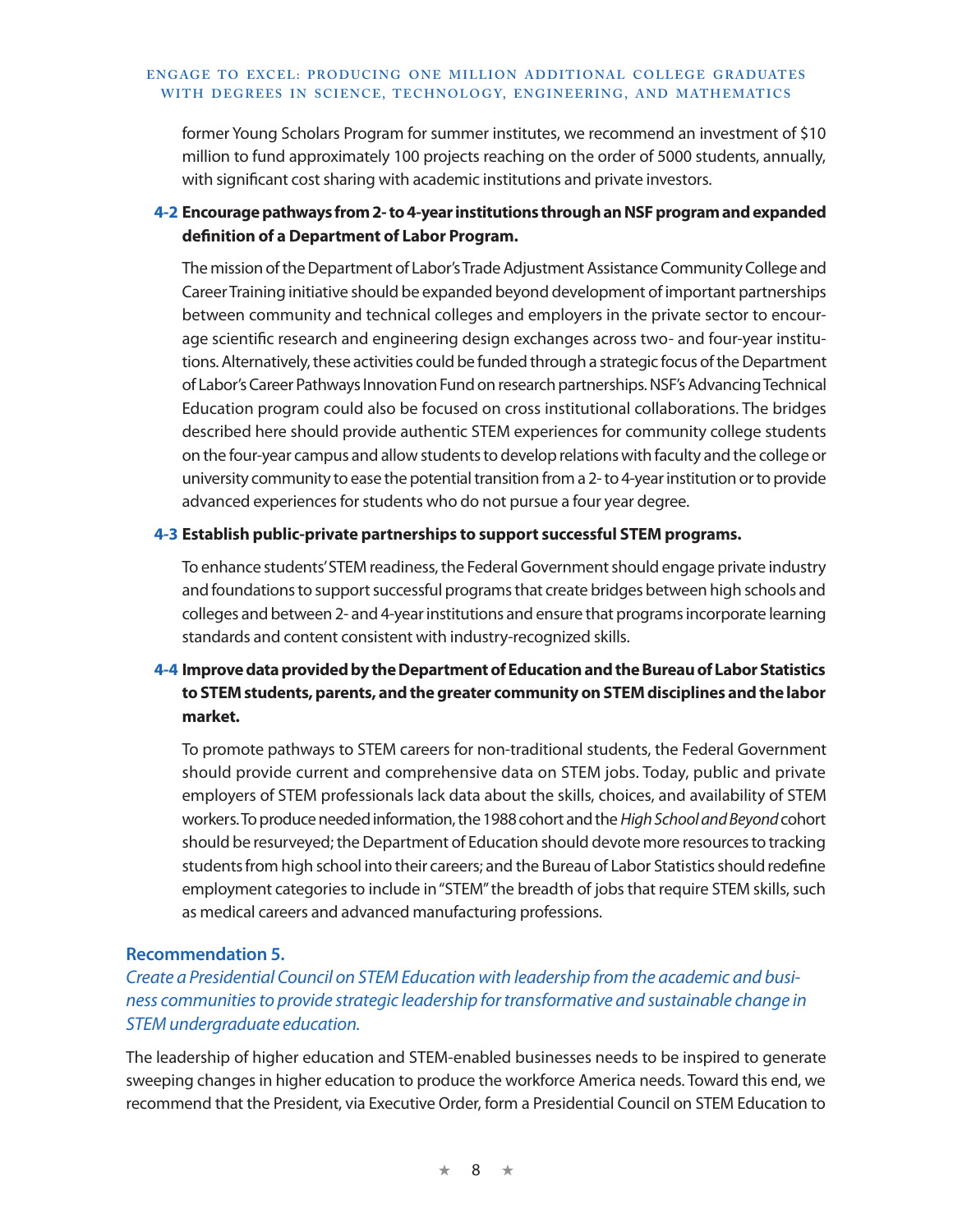#### **Executive Report**

provide advice and leadership on postsecondary STEM education. The council should include members that represent the breadth of academic institutions, professional societies, businesses, and private foundations involved in the development and use of human capital in STEM fields. Based on the guidance provided in this report, the council should make recommendations that advance the quality of postsecondary STEM education through all mechanisms available to the President. The council could provide a forum for leaders in the public and private sectors to weigh in on the development and deployment of metrics to evaluate STEM departments (Recommendation 1) and to design collaborative coalitions to support initiatives in STEM education (Recommendation 4), including expanding internship programs in industry and connecting industrial research agendas with research courses (Recommendation 2). In addition, it could provide advice and review for the National Experiment in Math Undergraduate Education (Recommendation 3) and could conduct further study of the math education issue, if necessary.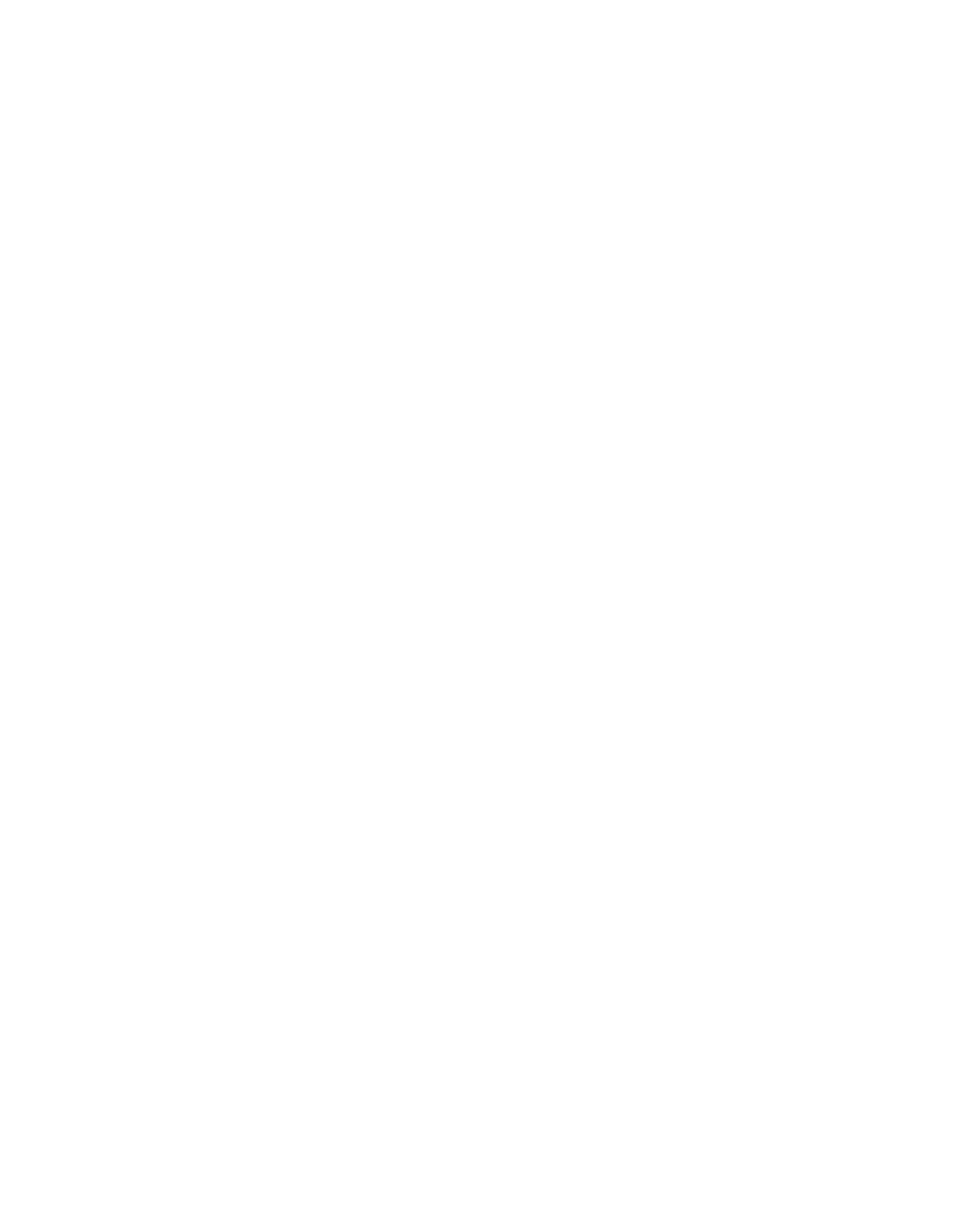## **OVERVIEW OF PCAST RECOMMENDATIONS TO ENGAGE AND EXCEL IN UNDERGRADUATE SCIENCE, TECHNOLOGY, ENGINEERING, AND MATHEMATICS (STEM) EDUCATION**

**Recommendation 1: Catalyze widespread adoption of empirically validated teaching practices.**

- **1-1** Establish discipline-focused programs funded by Federal research agencies, academic institutions, disciplinary societies, and foundations to train current and future faculty in evidencebased teaching practices.
- **1-2** Create the "STEM Institutional Transformation Awards" competitive grants program at NSF.
- **1-3** Request that the National Academies develop metrics to evaluate STEM education.

#### **Recommendation 2: Advocate and provide support for replacing standard laboratory courses with discovery-based research courses.**

- **2-1** Expand the use of scientific research and engineering design courses in the first two years of postsecondary education through an NSF program.
- **2-2** Expand opportunities for student research and design in faculty research laboratories by reducing restrictions on Federal research funds and redefining a Department of Education program.

#### **Recommendation 3: Launch a national experiment in postsecondary mathematics education to address the mathematics-preparation gap.**

**3-1** Support a national experiment in mathematics undergraduate education at NSF, the Department of Labor, and the Department of Education.

#### **Recommendation 4: Encourage partnerships among stakeholders to diversify pathways to STEM careers.**

- **4-1** Sponsor at the Department of Education summer STEM learning programs for high school students.
- **4-2** Expand the scope of a Department of Labor Program and focus an NSF program to encourage pathways from 2-to 4-year institutions.
- **4-3** Establish public-private partnerships to support successful STEM programs.
- **4-4** Improve data provided by the Department of Education and the Bureau of Labor Statistics to STEM students, parents, and the greater community on STEM disciplines and the labor market.

**Recommendation 5: Create a Presidential Council on STEM Education with leadership from the academic and business communities to provide strategic leadership for transformative and sustainable change in STEM undergraduate education.**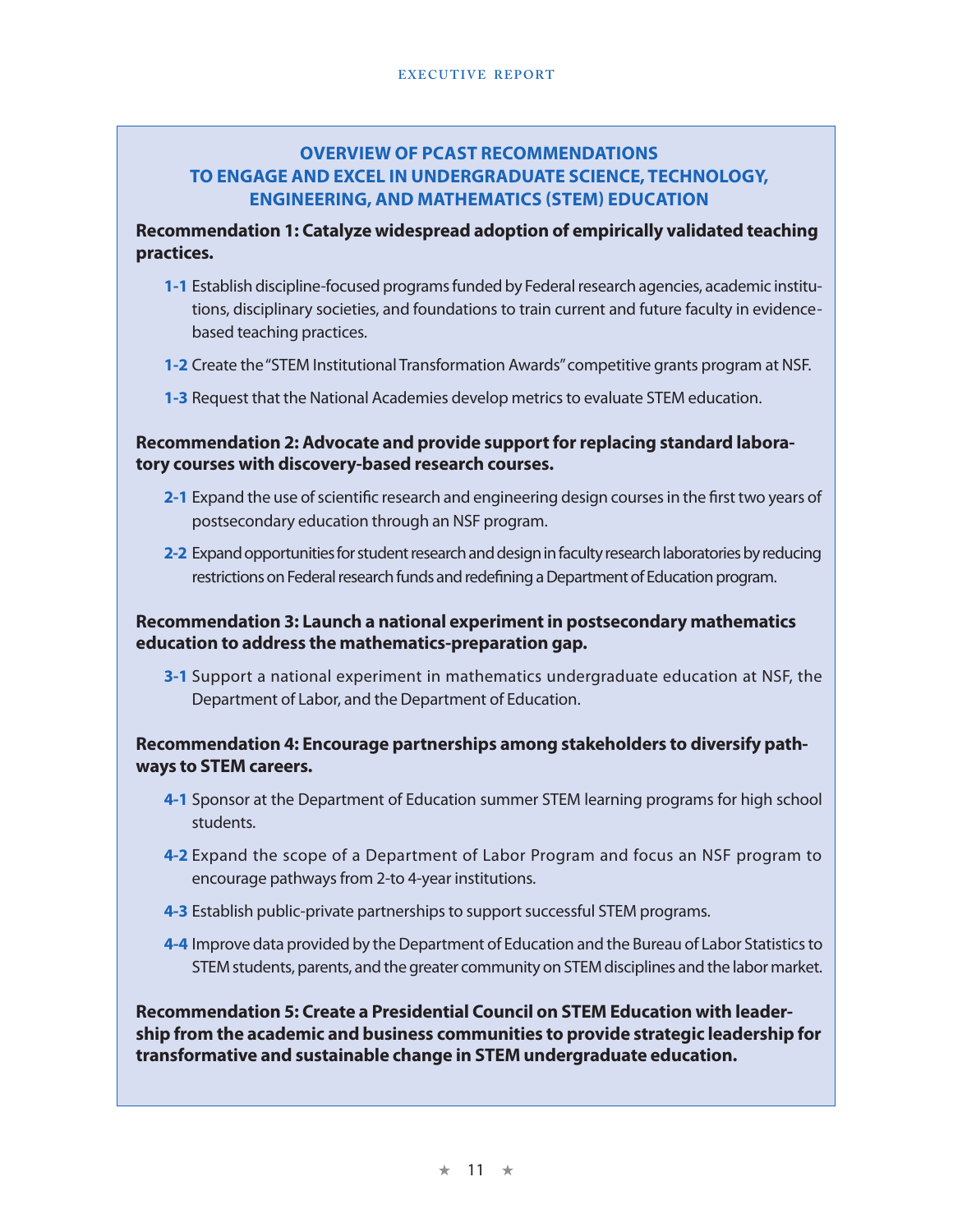#### ENGAGE TO EXCEL: PRODUCING ONE MILLION ADDITIONAL COLLEGE GRADUATES **WITH DEGREES IN SCIENCE, TECHNOLOGY, ENGINEERING, AND MATHMATICS**

| Engage to Excel: Summary of Recommendations, Actions, and Estimated Costs                                                                                                                                                                                                                                                              |                                                                                                                                                                                                                                                                                                                                                                                       |
|----------------------------------------------------------------------------------------------------------------------------------------------------------------------------------------------------------------------------------------------------------------------------------------------------------------------------------------|---------------------------------------------------------------------------------------------------------------------------------------------------------------------------------------------------------------------------------------------------------------------------------------------------------------------------------------------------------------------------------------|
| 1. Catalyze widespread adoption of empirically validated teaching practices.                                                                                                                                                                                                                                                           |                                                                                                                                                                                                                                                                                                                                                                                       |
| <b>Action</b>                                                                                                                                                                                                                                                                                                                          | <b>Agency and Estimated Cost</b>                                                                                                                                                                                                                                                                                                                                                      |
| Establish discipline-focused programs funded by Federal<br>agencies, academic institutions, professional societies,<br>and foundations to train (1) current and (2) future faculty<br>in evidence-based teaching practices.                                                                                                            | 1. NSF and other agencies should partner with foundations and<br>disciplinary societies to expand existing teacher training programs<br>(\$10-\$15 M per year over five years to train 23,000 to 46,000 STEM<br>faculty).<br>2. All agencies that provide training grants for graduate students and<br>postdocs, through a combination of training grants and institutional<br>funds. |
| (1) Create a "STEM Institutional Transformation Awards"<br>competitive grants program at NSF.<br>(2) Develop an online presence to share data and best<br>practices.                                                                                                                                                                   | 1. NSF's proposed Widening Implementation and Demonstration of<br>Evidence-based Reforms (WIDER) program. \$20 M per year over five<br>years to fund 100 multi-year projects.<br>2. Education through proposed First in the World Initiative or ARPA-Ed.                                                                                                                              |
| Request that the National Academies develop metrics to<br>evaluate STEM education.                                                                                                                                                                                                                                                     | NSF and Education to request this study, with cost to be determined.                                                                                                                                                                                                                                                                                                                  |
| 2. Advocate and provide support for replacing standard laboratory courses with discovery-based research courses.                                                                                                                                                                                                                       |                                                                                                                                                                                                                                                                                                                                                                                       |
| <b>Action</b>                                                                                                                                                                                                                                                                                                                          | <b>Agency and Estimated Cost</b>                                                                                                                                                                                                                                                                                                                                                      |
| Expand the use of scientific research and engineering<br>design courses in the first two years through an NSF<br>program.                                                                                                                                                                                                              | NSF, with initial funding possibly through Transforming Undergraduate<br>Education in Science (TUES) or Science, Technology, Engineering, and<br>Mathematics Talent Expansion Program (STEP) at \$12.5 M, annually<br>(i.e. 10 Type 3 TUES or Type 1 STEP proposals per year at an average of<br>$$1.2M$ ).                                                                           |
| Expand opportunities for student research in faculty<br>laboratories by (1) reducing restrictions on Federal<br>research funds, (2) giving special consideration to<br>training grants that establish collaborations between<br>research universities and other institutions, and (3)<br>redefining a Department of Education program. | 1. All Federal agencies should make it possible to use undergraduate<br>research program funds for first- and second-year students.                                                                                                                                                                                                                                                   |
|                                                                                                                                                                                                                                                                                                                                        | 2. Federal agencies that fund programs for minority institutions could<br>encourage cross-institution research partnerships.                                                                                                                                                                                                                                                          |
|                                                                                                                                                                                                                                                                                                                                        | 3. Include research opportunities as technical education, such as that<br>supported by the Department of Education's Carl D. Perkins CTE<br>program.                                                                                                                                                                                                                                  |
| 3. Launch a national experiment in postsecondary mathematics education to address the mathematics-preparation gap.                                                                                                                                                                                                                     |                                                                                                                                                                                                                                                                                                                                                                                       |
| <b>Action</b>                                                                                                                                                                                                                                                                                                                          | <b>Agency and Estimated Cost</b>                                                                                                                                                                                                                                                                                                                                                      |
| Support a national experiment in mathematics<br>undergraduate education focused on: (1) summer<br>programs; (2) remedial courses including use of<br>technology; (3) discipline-based mathematics instruction,<br>and (4) new pathways for K-12 mathematics teachers.                                                                  | Fund 200 sites at an average of \$500,000 over five years, or \$20 M<br>per year for five years, with funds from: NSF's TUES or STEP programs,<br>DOL's Trade Adjustment Assistance Community College and Career<br>Training (TAACCCT) Grant Program or Career Pathways Innovation<br>Fund, and Education's proposed First in the World Initiative.                                   |
| 4. Encourage partnerships among stakeholders to diversify pathways to STEM careers.                                                                                                                                                                                                                                                    |                                                                                                                                                                                                                                                                                                                                                                                       |
| <b>Action</b>                                                                                                                                                                                                                                                                                                                          | <b>Agency and Estimated Cost</b>                                                                                                                                                                                                                                                                                                                                                      |
| Sponsor summer STEM learning programs for high<br>school students.                                                                                                                                                                                                                                                                     | Education as authorized in the America Competes Act (\$10m to fund<br>about 100 projects reaching on the order of 5000 students, annually).                                                                                                                                                                                                                                           |
| Expand the scope of a DOL program and focus an<br>NSF program to encourage pathways from 2-4 year<br>institutions.                                                                                                                                                                                                                     | DOL's TAACCCT Grant Program initiative or Career Pathways Innovation<br>Fund or NSF's Advancing Technical Education program to support<br>community college-university or college research and design<br>partnerships.                                                                                                                                                                |
| Establish public-private Agency-Institution-Industry<br>partnerships to support successful STEM programs.                                                                                                                                                                                                                              | All STEM and education-focused Federal agencies.                                                                                                                                                                                                                                                                                                                                      |
| Improve data provided to STEM students, parents, and<br>the greater community on STEM education disciplines<br>and the labor market.                                                                                                                                                                                                   | Department of Education should devote more resources to tracking<br>students from high school into their careers.                                                                                                                                                                                                                                                                     |
|                                                                                                                                                                                                                                                                                                                                        | Bureau of Labor Statistics should redefine employment categories to<br>include in "STEM" the breadth of jobs that require STEM skills.                                                                                                                                                                                                                                                |
| 5. Create a Presidential Council on STEM Education with leadership from the academic and business communities to<br>provide strategic leadership for transformative and sustainable change in STEM undergraduate education.                                                                                                            |                                                                                                                                                                                                                                                                                                                                                                                       |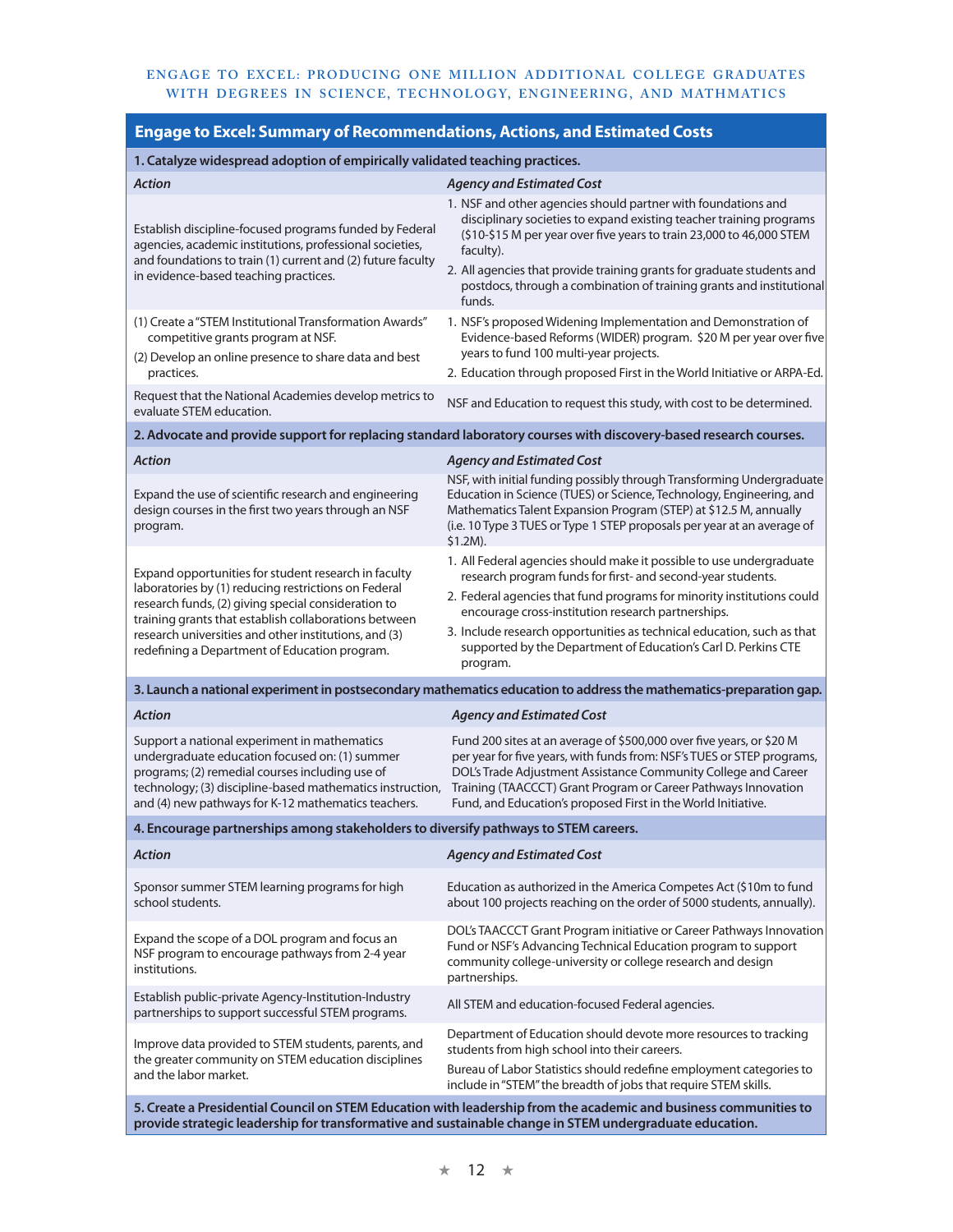## **PCAST STEM Undergraduate Education Working Group**

## **Co-Chairs**

#### **S. James Gates, Jr.\***

John S. Toll Professor of Physics Director, Center for String and Particle Theory University of Maryland, College Park

#### **Jo Handelsman**

Howard Hughes Medical Institute Professor and Frederick Phineas Rose Professor, Molecular, Cellular and Developmental Biology Yale University

## **G. Peter Lepage**

Professor of Physics Harold Tanner Dean, College of Arts and Sciences Cornell University

#### **Chad Mirkin\***

Rathmann Professor, Chemistry, Materials Science and Engineering, Chemical and Biological Engineering and Medicine Director, International Institute for Nanotechnology Northwestern University

## **Working Group Members**

**Joseph G. Altonji** Thomas DeWitt Cuyler Professor of Economics Yale University

**Peter Bruns** Vice President for Grants and Special Programs (Retired) Howard Hughes Medical Institute (HHMI)

**Carol Christ** President Smith College

**Isaac Crumbly** Associate Vice President for Career and Collaborative Programs Founder, Cooperative Development Energy Program Fort Valley State University

## **Emily DeRocco** President The Manufacturing Institute

Senior Vice President National Association of Manufacturers **Brian K. Fitzgerald** Chief Executive Officer Business Higher Education Forum

**Mark Gorenberg\*** Managing Director Hummer Winblad Venture Partners

**Shirley Ann Jackson\*** President Rensselaer Polytechnic Institute

## **Neal Lane**

Senior Fellow in Science and Technology Policy James Baker Institute for Public Policy Rice University

**Tom Luce** Chief Executive Officer National Math and Science Initiative

**Judy Miner** President Foothill College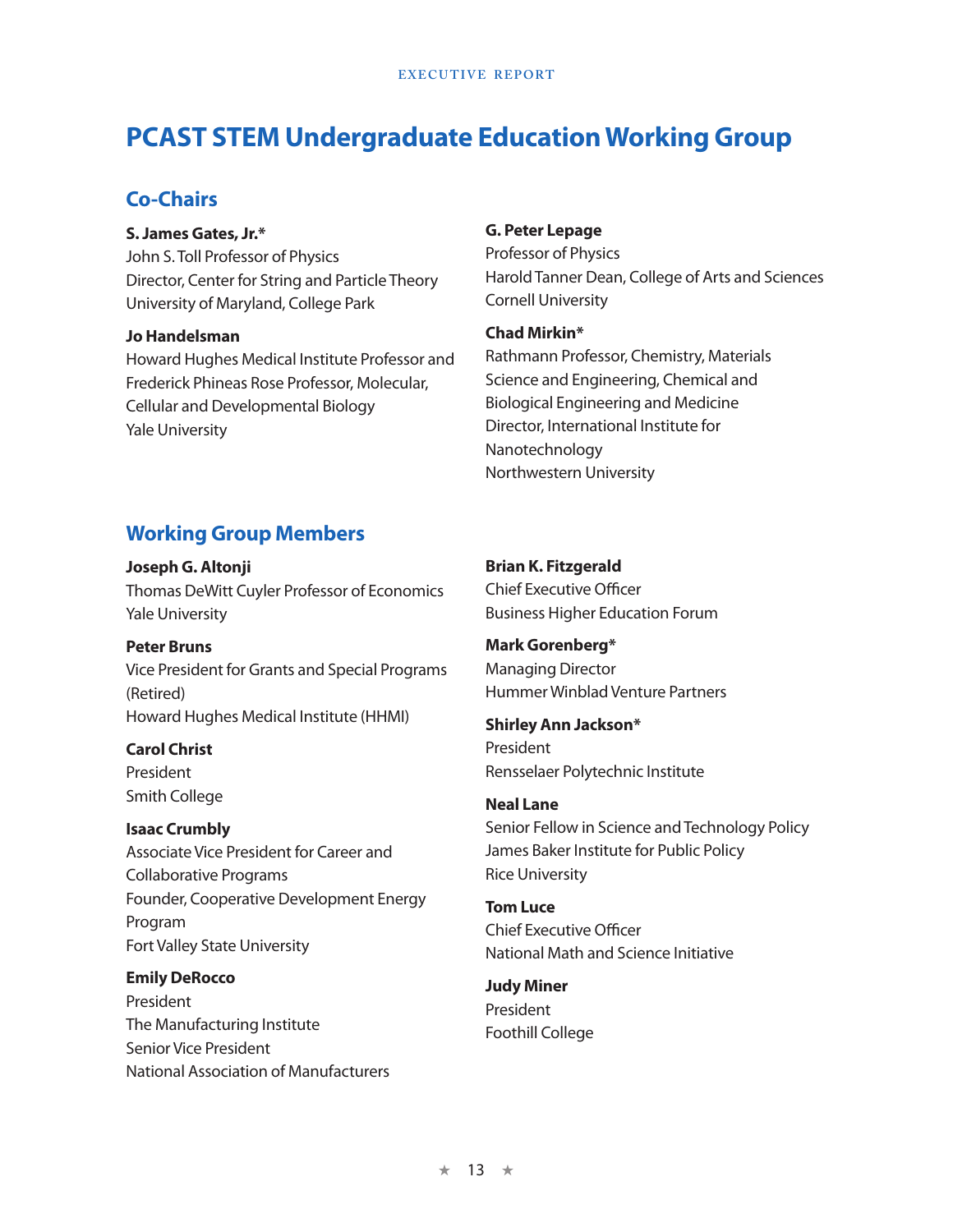#### **ENGAGE TO EXCEL: PRODUCING ONE MILLION ADDITIONAL COLLEGE GRADUATES WITH DEGREES IN SCIENCE, TECHNOLOGY, ENGINEERING, AND MATHMATICS**

#### **Suzanne Ortega**

Senior Vice President for Academic Affairs University of North Carolina

#### **Ed Penhoet\***

Director, Alta Partners Professor Emeritus, Biochemistry and Public Health University of California, Berkeley

**Calvin Phelps** National Chair National Society of Black Engineers (NSBE)

#### **Daniel Schrag\***

Sturgis Hooper Professor of Geology Professor, Environmental Science and Engineering Director, Harvard University Center for Environment Harvard University

**Dan Schwartz** Professor Stanford University School of Education

**Candace Thille** Director of the Open Learning Initiative Carnegie Mellon University

## **Staff**

**Danielle Evers** AAAS Science and Technology Policy Fellow **Deborah Stine** Executive Director

## **Writers**

**Steve Olson** Science Writer **Donna Gerardi Riordan** Science Writer and Policy Analyst

**\*** PCAST member